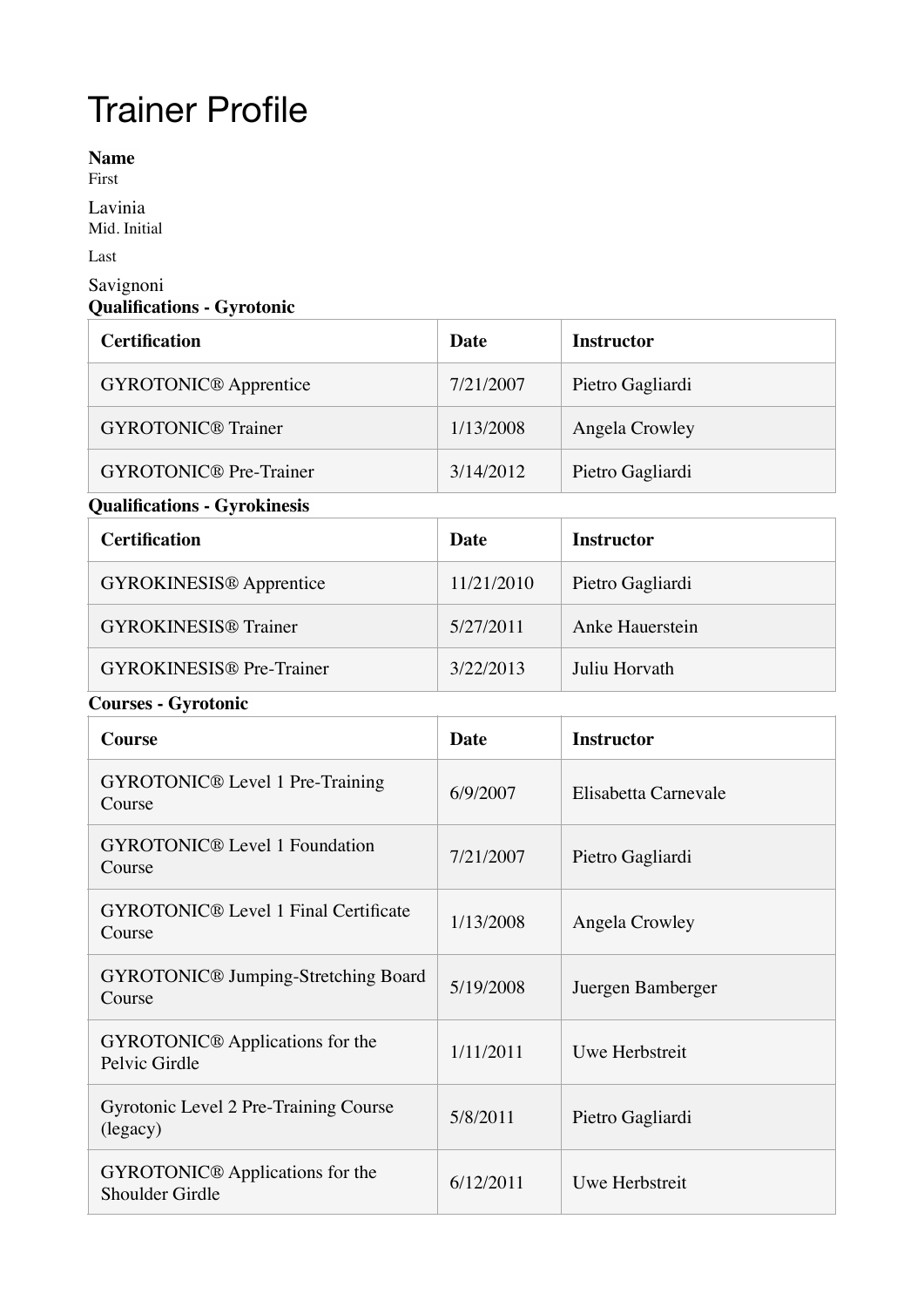| Gyrotonic Level 2 Course (legacy)                       | 1/8/2012    | Pietro Gagliardi     |  |
|---------------------------------------------------------|-------------|----------------------|--|
| <b>GYROTONIC®</b> Leg Extension Unit<br>Course          | 10/2/2012   | Elena Spaziani       |  |
| <b>GYROTONIC®</b> Archway Level 1 Course                | 10/10/2014  | Elisabetta Carnevale |  |
| <b>GYROTONIC®</b> Level 1 Update Course                 | 10/25/2015  | Pietro Gagliardi     |  |
| <b>GYROTONIC®</b> Pre-Trainer Update<br>Course          | 10/25/2015  | Pietro Gagliardi     |  |
| <b>GYROTONIC®</b> Pre-Trainer Update<br>Course          | 12/4/2016   | Pietro Gagliardi     |  |
| <b>GYROTONIC®</b> Pre-Trainer Update<br>Course          | 10/8/2017   | Pietro Gagliardi     |  |
| <b>GYROTONIC®</b> Pre-Trainer Update<br>Course          | 12/2/2018   | Pietro Gagliardi     |  |
| <b>GYROTONIC®</b> Pre-Trainer Update<br>Course          | 12/8/2019   | Pietro Gagliardi     |  |
| <b>Courses - Gyrokinesis</b>                            |             |                      |  |
| <b>Course</b>                                           | <b>Date</b> | <b>Instructor</b>    |  |
| <b>GYROKINESIS®</b> Level 1 Pre-Training<br>Course      | 9/24/2010   | Marika Vannuzzi      |  |
| <b>GYROKINESIS®</b> Level 1 Foundation<br>Course        | 11/21/2010  | Pietro Gagliardi     |  |
| <b>GYROKINESIS®</b> Level 1 Final Certificate<br>Course | 5/27/2011   | Anke Hauerstein      |  |
| <b>GYROKINESIS®</b> Breathing Course<br>(legacy)        | 5/29/2011   |                      |  |
|                                                         |             |                      |  |

GYROKINESIS® Rejuvenation Course 6/22/2012

GYROKINESIS® Pre-Trainer Update

GYROKINESIS® Level 2 Beginner Course 2/17/2013 Pietro Gagliardi

GYROKINESIS® Level 2 Course 10/18/2013 Juliu Horvath

GYROKINESIS® Level 1 Update Course 2/8/2015 Pietro Gagliardi

2/8/2015 Pietro Gagliardi